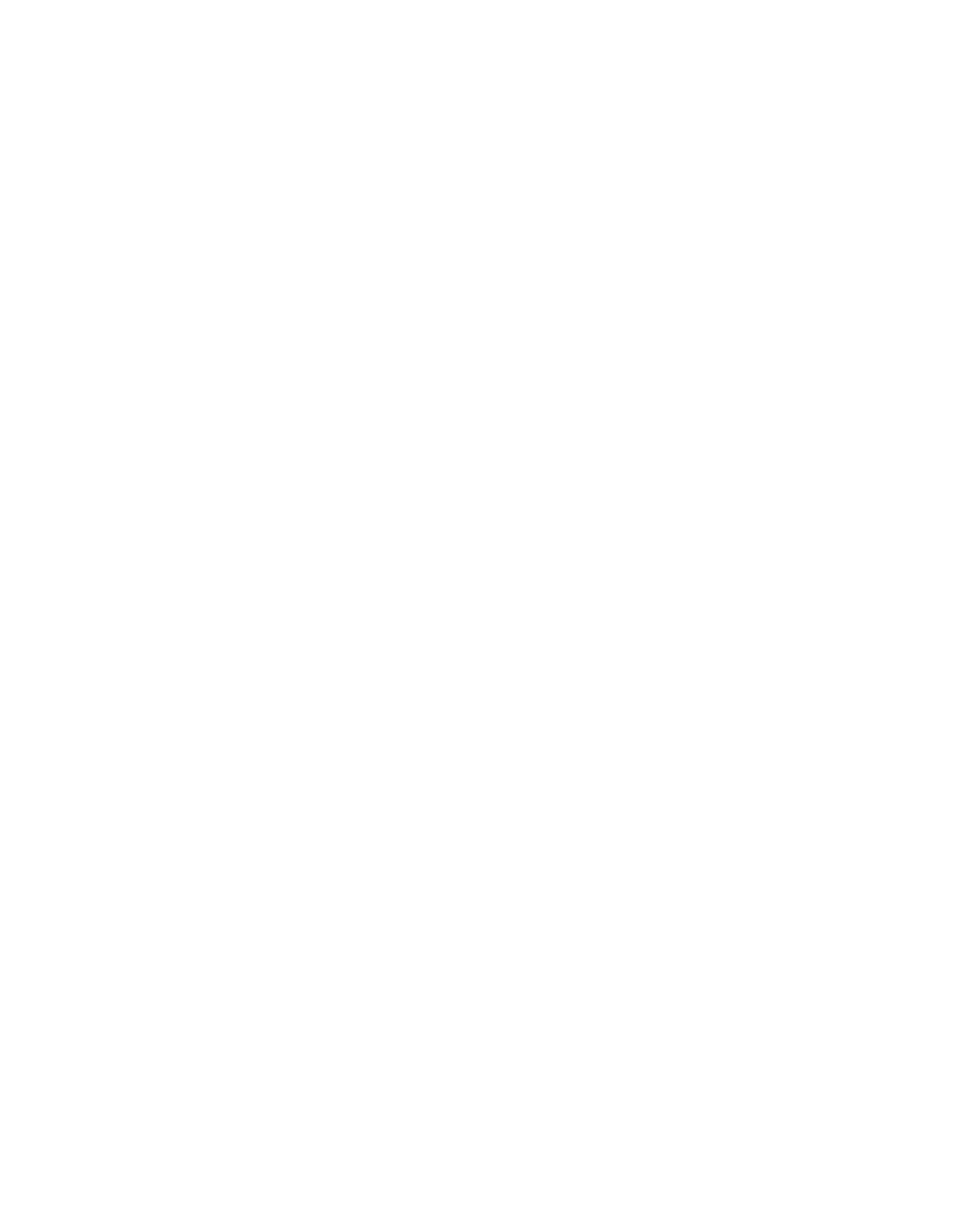#### **Alpha-gal: Personal Impact**

A 56-year-old Arkansas man awoke in the middle of the night suddenly covered in hives. Feeling lightheaded, he called for his wife and then lost consciousness. His blood pressure had dropped. An ambulance rushed him to the hospital. This wasn't the first time he'd suffered these sudden symptoms. Three years earlier the man suffered a similarly perplexing episode, with hives, swelling and fainting spells. He was taken off his blood pressure medication out of concern that it was causing the reaction. He began taking an antihistamine to stop the hives and other allergic symptoms, but stopped a few months later, leading to repeated bouts of hives, fainting spells and other problems.<sup>1</sup>

On the night of his emergency room visit, the patient learned he'd had a dangerous allergic reaction to the pork he'd eaten earlier that evening. What's more, he learned his body's reaction to the pork actually started long before that evening with tick bites he received while outdoors. The man was diagnosed with an allergy to mammalian meat known as Alpha Gal syndrome, an allergy believed to be caused by the tick bites and then triggered by the consumption or ingestion of mammalian meat. The best treatment for stopping the mysterious attacks is steering clear of the mammalian products that cause them. But allergy sufferers, like this Arkansas man, must be alerted when products contain mammalian ingredients.

The members of the Arkansas Legislative Task Force on Alpha Gal submit this citizen petition to request the U.S. Food and Drug Administration support Congressional action requiring the labeling of all products intended for human ingestion or injection if they contain mammal meat or mammalian meat products, such as gelatin or glycerin.

#### **About the Petition Signers**

l

During Arkansas General Assembly's 2015 Regular Session, Representatives Julie Mayberry and Dwight Tosh introduced House Bill 1658 proposing the creation of the Task Force on Alpha-Gal. The full Legislature approved the measure, and in April

 $1$  Wagner, K.D., Bell, M.C., Pesek R.D., and Kennedy, J.L., Fifty-six-year-old man with anaphylaxis: A novel delayed food hypersensitivity reaction, The Journal of the Arkansas Medical Society, November 2015.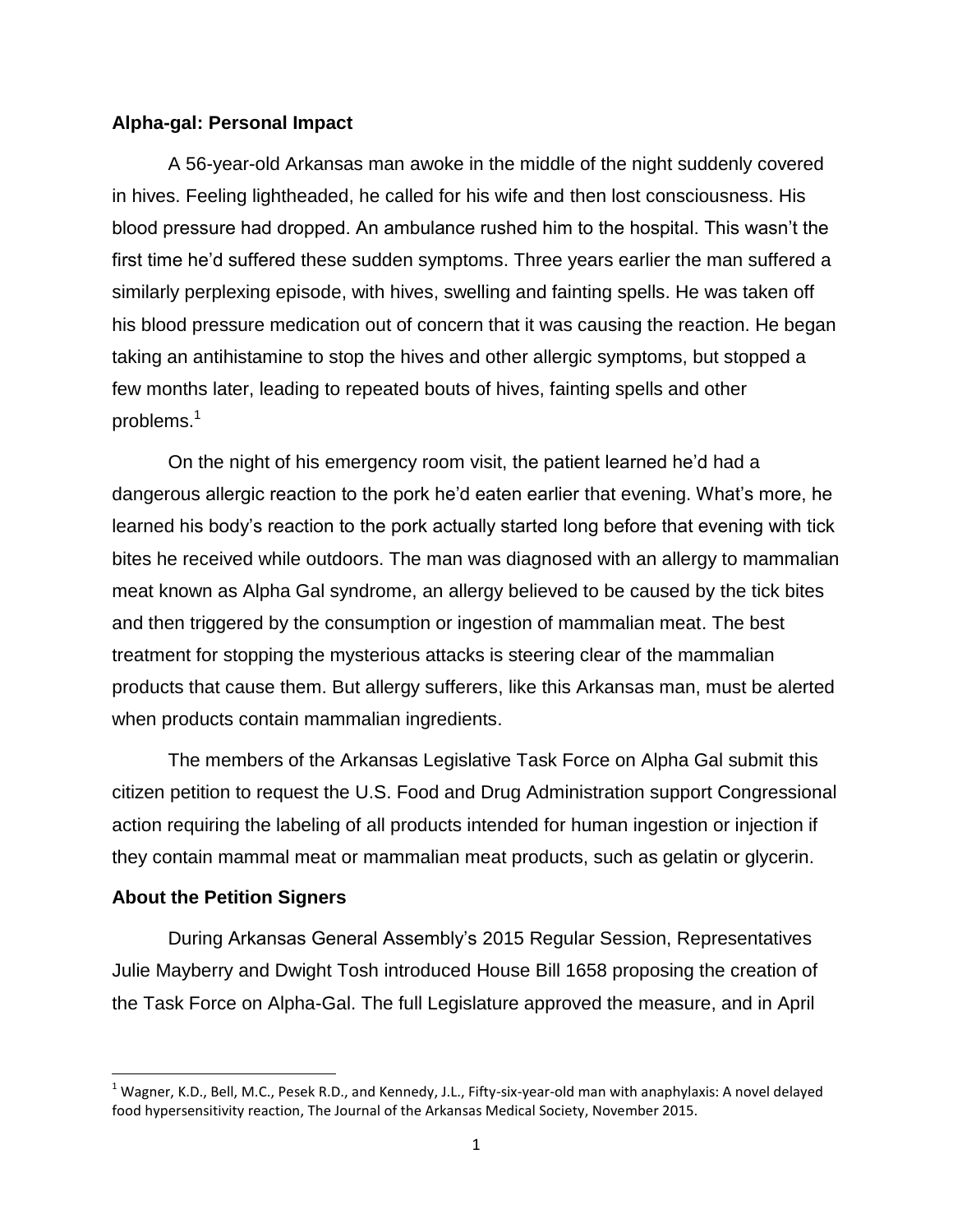2015, it became Act 1247 of 2015. $^2$  The legislation noted the General Assembly's findings as follows:

- (1) Alpha-gal allergies are a reaction to galactose-alpha-1, 3-galactose, where the body is overloaded with immunoglobulin E antibodies on contact with the galactose carbohydrate;
- (2) Bites from the lone star tick (*Amblyomma americanum*), which transfer this carbohydrate to the victim, have been implicated in the development of this delayed allergic response which is triggered by the consumption of mammalian meat products;
- (3) Alpha-gal allergies most often occur in the central and southern states such as Arkansas, where the lone star tick is more prevalent;
- (4) A typical allergic reaction to Alpha-gal has a delayed onset, occurring four to eight (4-8) hours after the consumption of mammalian meat products, instead of the typical rapid onset with most food allergies;
- (5) Since the reaction to eating mammal meat is delayed by several hours, the proper diagnosis is often missed or misdiagnosed;
- (6) People who are affected by Alpha-gal have to be constantly vigilant about the ingredients they consume, because an allergic reaction can be severe and life-threatening; and
- (7) As doctors are not required to report the number of patients suffering with Alpha-gal, the true number of affected individuals is unknown.

Act 1247 noted that the Task Force's purpose is to "promote awareness and encourage efforts to treat Alpha-gal in the state," especially among emergency room medical professionals. The legislation called for a wide representation of individuals to serve on the Task Force. The following table provides information about the statutory representation of Task Force members, and the individuals selected to serve for each category.

 $\overline{\phantom{a}}$ 

 $^{2}$  State of Arkansas, 90<sup>th</sup> General Assembly, Act 1247 of the 2015 Regular Session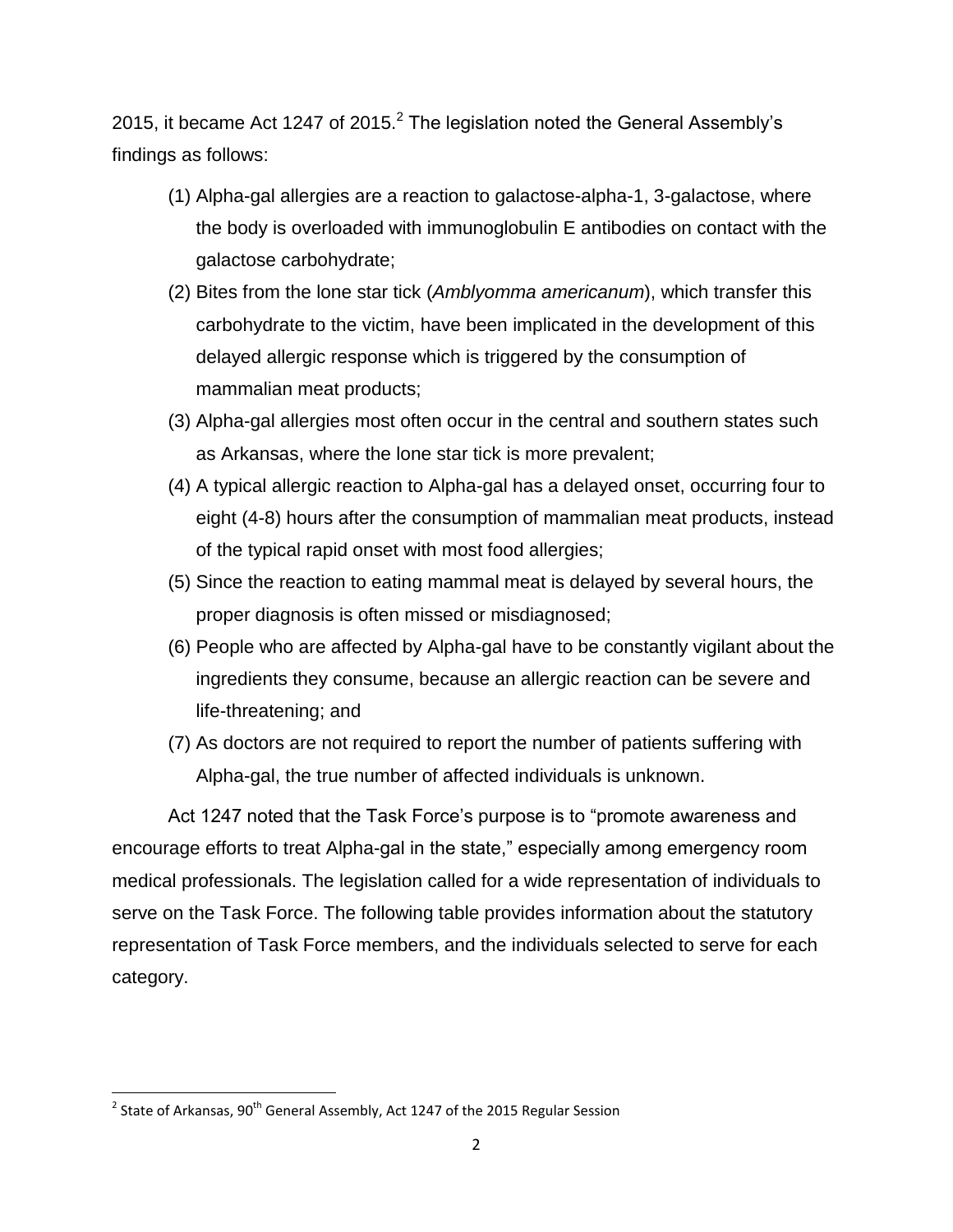| <b>Statutory Category of Representation</b>          | <b>Task Force Member</b>          |
|------------------------------------------------------|-----------------------------------|
| Arkansas House of Representatives                    | Representative Julie Mayberry     |
| Arkansas Senate                                      | <b>Senator Missy Irvin</b>        |
| Arkansas House of Representatives                    | <b>Representative Dwight Tosh</b> |
| Arkansas Insurance Department                        | Ms. Zane Chrisman                 |
| Arkansas Board of Nursing                            | Ms. Karen McCumpsey               |
| <b>Arkansas Hospitality Association</b>              | Ms. Montine McNulty               |
| University of Arkansas, Division of Agriculture      | Mr. Rick Cartwright               |
| <b>Arkansas Pharmacists Association</b>              | Mr. Mark Riley                    |
| <b>Arkansas Agriculture Department</b>               | Mr. Wes Ward                      |
| Arkansas Department of Health                        | Dr. James Bledsoe                 |
| Arkansas Department of Health                        | Dr. Dirk Haselow                  |
| American College of Allergy Asthma and Immunology    | Dr. Curtis Hedberg                |
| University of Arkansas, Division of Agriculture      | Dr. Kelly Loftin                  |
| University of Arkansas, Division of Agriculture      | Dr. Michael Looper                |
| American Academy of Allergy Asthma and<br>Immunology | Dr. Tina Merritt                  |
| Arkansas Department of Health                        | Dr. Susan Weinstein               |
| Arkansas Department of Health                        | Dr. Gary Wheeler                  |

The Task Force has met four times since its creation and has heard

presentations from the following experts at the forefront of this syndrome.

- Dr. Tina Merritt, Allergist-Immunologist, American Academy of Allergy, Asthma & Immunology
- Dr. Curtis Hedberg, Allergist-Immunologist, Hedberg Allergy and Asthma Center
- Dr. Scott Commins, Associate Professor, University of North Carolina School of Medicine
- Tina Moore, Founder, Alpha-gal Facebook Support Group
- Dr. Michelle Aldrich, Director, Industrial Bio-Test Laboratories
- Dr. James Bledsoe, Chief Physician Specialist, Arkansas Department of Health
- Ms. Montine McNulty, Director, Arkansas Hospitality Association
- Dr. Steven Gendel, Vice President, Food Allergen Division, IEH Laboratories and Consulting Group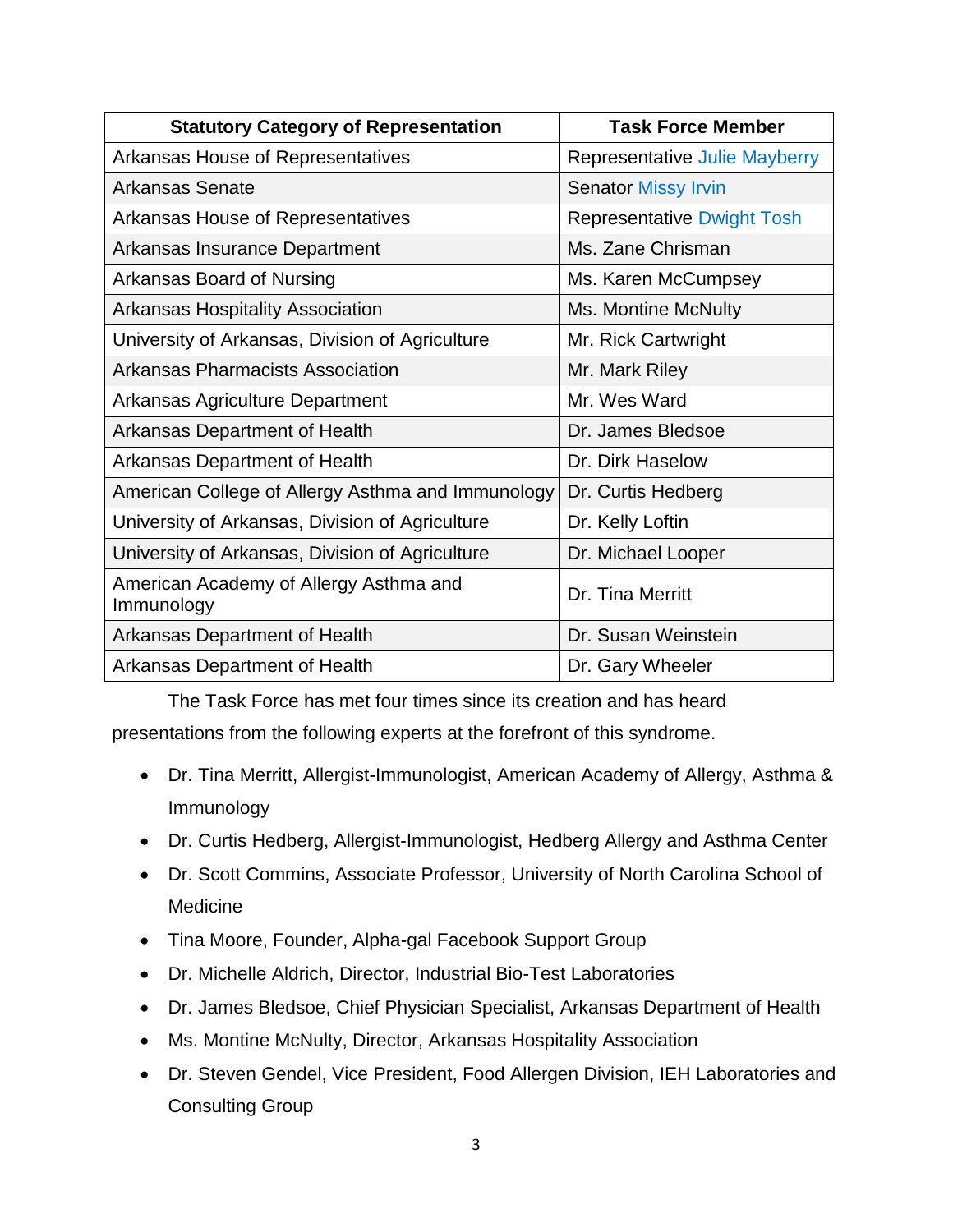- Dr. Kelly Loftin, Associate Professor/Extension Entomologist, Division of Agriculture, University of Arkansas, Fayetteville
- Howell Foster, Director, Poison Center and Drug Information

The topics reviewed included the history of Alpha-gal, common concerns regarding Alpha-gal, where the syndrome commonly occurs geographically, Arkansas's statewide response to Alpha-gal, an update on Alpha-gal research, best food safety practices for managing allergens, the clinical spectrum of mammalian meat product, the history of food allergen labeling in the United States, Arkansas Poison Control, and the methods of minimizing tick bite exposure.

Following a presentation on food allergen labeling in the United States, the Task Force voted unanimously to begin taking steps to advocate for labeling of products containing mammalian meat ingredients.

#### **Introduction to Alpha-gal Allergy**

 $\overline{a}$ 

Galactose-alpha-1, 3-galactose, more commonly known as Alpha-gal is a carbohydrate produced by mammals that causes an allergic reaction in some people. The allergy's identification is relatively new, with the first cases reported in a medical journal in 2007. $3$  People with the allergy have reported suffering from the allergic reaction after eating mammal meat or coming into contact with other mammalian products, such as milk, or products with mammalian ingredients, such as gelatin. Unlike other allergies, there is typically a delay—usually three to six hours—between exposure to the mammalian product and the allergic response, making the allergy sometimes difficult to identify and diagnose. $^4$  The allergy is widely thought to be caused by a tick bite. People with this allergy typically report having a tick bite prior to developing the allergy, leading researchers to conclude that the tick bite is integral to the development of the allergy.<sup>5</sup> Researchers believe the tick bite introduces the Alpha-gal into individuals. The Alpha-gal then causes the patient to develop antibodies that target

<sup>&</sup>lt;sup>3</sup> Van Nunen, S., Galactose-Alpha-1, 3-Galactose, Mammalian Meat and Anaphylaxis: A World-Wide Phenomenon, Current Treatment Options in Allergy, (2014). 1:262-277, DOI 10.1007/s40521-014-0022-0

<sup>&</sup>lt;sup>4</sup> Kar, I., Muglia, C., Monteleone, C. and Hermes-DeSantis, E., Alpha-Gal (Mammalian Meat): Implications for Pharmacists, Pharmacy Times, May 27, 2015.

<sup>&</sup>lt;sup>5</sup> Van Nunen, S., Galactose-Alpha-1, 3-Galactose, Mammalian Meat and Anaphylaxis: A World-Wide Phenomenon, Current Treatment Options in Allergy, (2014). 1:262-277, DOI 10.1007/s40521-014-0022-0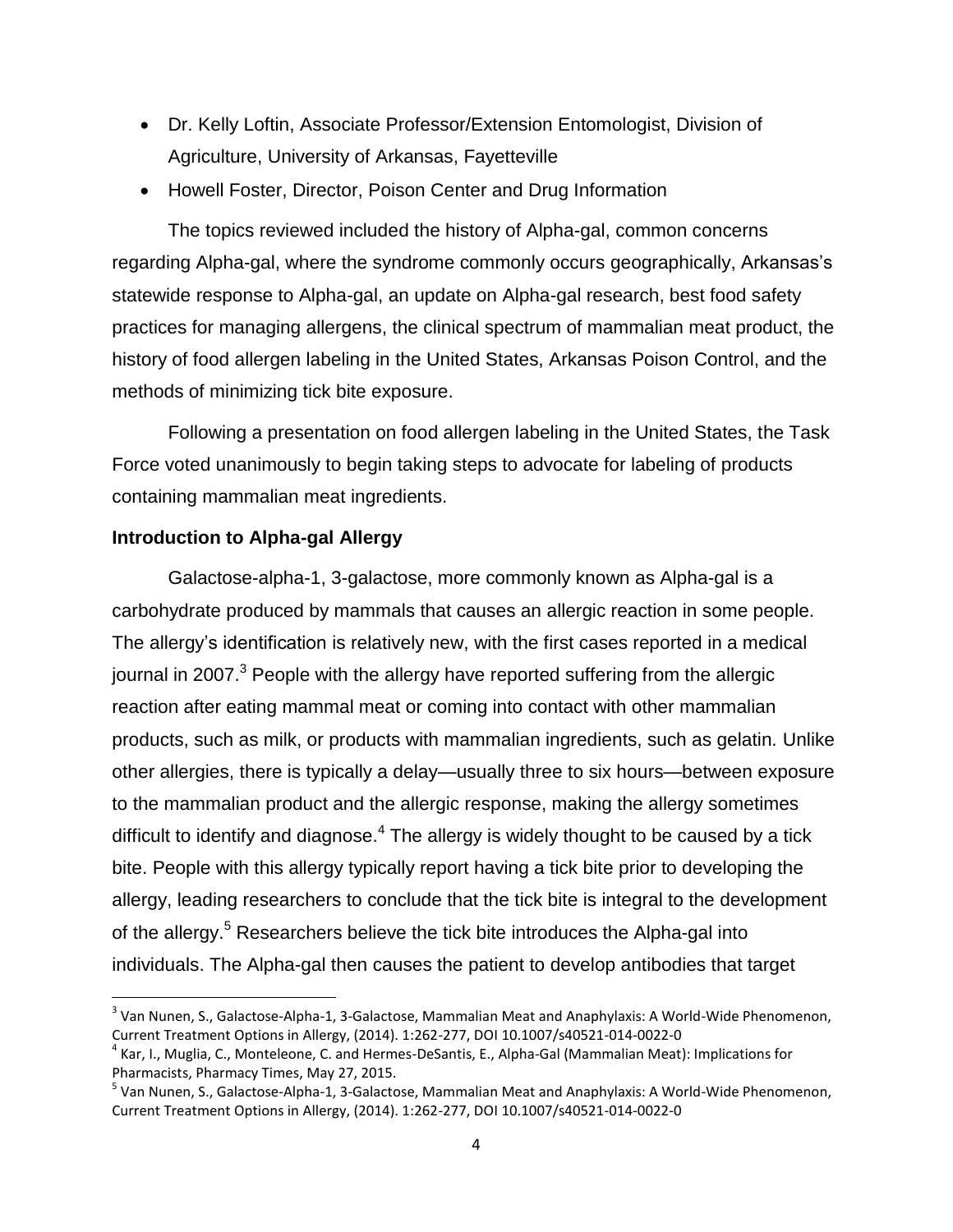Alpha-gal when the person consumes or is injected with mammalian products. Alphagal allergic reactions range from hives (urticaria) to swelling under the skin (angioedema) to a drop in blood pressure causing a narrowing of the airways (anaphylaxis).<sup>6</sup>

#### **Alpha-gal Incidence**

 $\overline{\phantom{a}}$ 

Because the Alpha-gal allergy is so newly identified and documented, there are no official statistics collected or reported on its incidence. The first numbers appeared in 2007 when the Alpha-gal allergy was initially reported in the medical literature with 25 patients in Australia, 24 of whom had a tick bite history. In the years since, researchers have recorded other cases across the globe in Australia, France, Spain, Japan, Germany, Korea, Sweden, Switzerland, Central America and the United States<sup>7</sup>. As awareness of the condition increases among medical professionals, more cases are being documented each year. More than 100 cases were reported in the medical literature in 2013 alone. Although the numbers documented in the professional literature remain small, anecdotal clinical evidence suggests the actual incidence is many times larger. Allergists at the Vanderbilt Asthma, Sinus, and allergy Program in Nashville, Tennessee noted in 2016 that they are treating 160 patients with alpha-gal allergy. $^8$  The University of North Carolina at Chapel Hill has treated 350 patients, and UNC researcher Dr. Scott Commins estimates there are more than 3,500 cases in the United States, with clinics diagnosing dozens of patients in Kentucky and Georgia, among other states.<sup>9</sup> In Arkansas, 270 patients were diagnosed between January 2013 and September 2015. The patients were located in 33 of the state's 75 counties. Nearly 50 patients were diagnosed in each of two northwest Arkansas counties (Washington and

<sup>6</sup> Kar, I., Muglia, C., Monteleone, C. and Hermes-DeSantis, E., Alpha-Gal (Mammalian Meat): Implications for Pharmacists, Pharmacy Times, May 27, 2015.

<sup>&</sup>lt;sup>77</sup> Van Nunen, S., Galactose-Alpha-1, 3-Galactose, Mammalian Meat and Anaphylaxis: A World-Wide Phenomenon, Current Treatment Options in Allergy, (2014). 1:262-277, DOI 10.1007/s40521-014-0022-0  $^8$  Smith, T., Vanderbilt Asthma, Sinus, Allergy Program sees uptick in alpha-gal syndrome, March 31, 2016, Retrieved at<http://news.vanderbilt.edu/2016/03/asthma-sinus-allergy-alpha-gal-syndrome/>

<sup>&</sup>lt;sup>9</sup> Carroll, L., Tick Bite Linked to Rise in Red Meat Allergies. Why Now?, NBC News, April 20, 2016, Retrieved at [https://www.google.com/url?sa=t&rct=j&q=&esrc=s&source=web&cd=1&cad=rja&uact=8&ved=0ahUKEwjyoNqv8](https://www.google.com/url?sa=t&rct=j&q=&esrc=s&source=web&cd=1&cad=rja&uact=8&ved=0ahUKEwjyoNqv8dfMAhVU1WMKHedpAYwQFggcMAA&url=http%3A%2F%2Fwww.nbcnews.com%2Fhealth%2Fallergies%2Ftick-bite-linked-rise-red-meat-allergies-why-now-n559346&usg=AFQjCNGvEGDmftD4Aqxs9vTXQVqaYsKaJg&sig2=ezVziSwjse7WwoC2Mwu9Sw&bvm=bv.122129774,d.amc) [dfMAhVU1WMKHedpAYwQFggcMAA&url=http%3A%2F%2Fwww.nbcnews.com%2Fhealth%2Fallergies%2Ftick](https://www.google.com/url?sa=t&rct=j&q=&esrc=s&source=web&cd=1&cad=rja&uact=8&ved=0ahUKEwjyoNqv8dfMAhVU1WMKHedpAYwQFggcMAA&url=http%3A%2F%2Fwww.nbcnews.com%2Fhealth%2Fallergies%2Ftick-bite-linked-rise-red-meat-allergies-why-now-n559346&usg=AFQjCNGvEGDmftD4Aqxs9vTXQVqaYsKaJg&sig2=ezVziSwjse7WwoC2Mwu9Sw&bvm=bv.122129774,d.amc)[bite-linked-rise-red-meat-allergies-why-now-](https://www.google.com/url?sa=t&rct=j&q=&esrc=s&source=web&cd=1&cad=rja&uact=8&ved=0ahUKEwjyoNqv8dfMAhVU1WMKHedpAYwQFggcMAA&url=http%3A%2F%2Fwww.nbcnews.com%2Fhealth%2Fallergies%2Ftick-bite-linked-rise-red-meat-allergies-why-now-n559346&usg=AFQjCNGvEGDmftD4Aqxs9vTXQVqaYsKaJg&sig2=ezVziSwjse7WwoC2Mwu9Sw&bvm=bv.122129774,d.amc)

[n559346&usg=AFQjCNGvEGDmftD4Aqxs9vTXQVqaYsKaJg&sig2=ezVziSwjse7WwoC2Mwu9Sw&bvm=bv.12212977](https://www.google.com/url?sa=t&rct=j&q=&esrc=s&source=web&cd=1&cad=rja&uact=8&ved=0ahUKEwjyoNqv8dfMAhVU1WMKHedpAYwQFggcMAA&url=http%3A%2F%2Fwww.nbcnews.com%2Fhealth%2Fallergies%2Ftick-bite-linked-rise-red-meat-allergies-why-now-n559346&usg=AFQjCNGvEGDmftD4Aqxs9vTXQVqaYsKaJg&sig2=ezVziSwjse7WwoC2Mwu9Sw&bvm=bv.122129774,d.amc) [4,d.amc](https://www.google.com/url?sa=t&rct=j&q=&esrc=s&source=web&cd=1&cad=rja&uact=8&ved=0ahUKEwjyoNqv8dfMAhVU1WMKHedpAYwQFggcMAA&url=http%3A%2F%2Fwww.nbcnews.com%2Fhealth%2Fallergies%2Ftick-bite-linked-rise-red-meat-allergies-why-now-n559346&usg=AFQjCNGvEGDmftD4Aqxs9vTXQVqaYsKaJg&sig2=ezVziSwjse7WwoC2Mwu9Sw&bvm=bv.122129774,d.amc)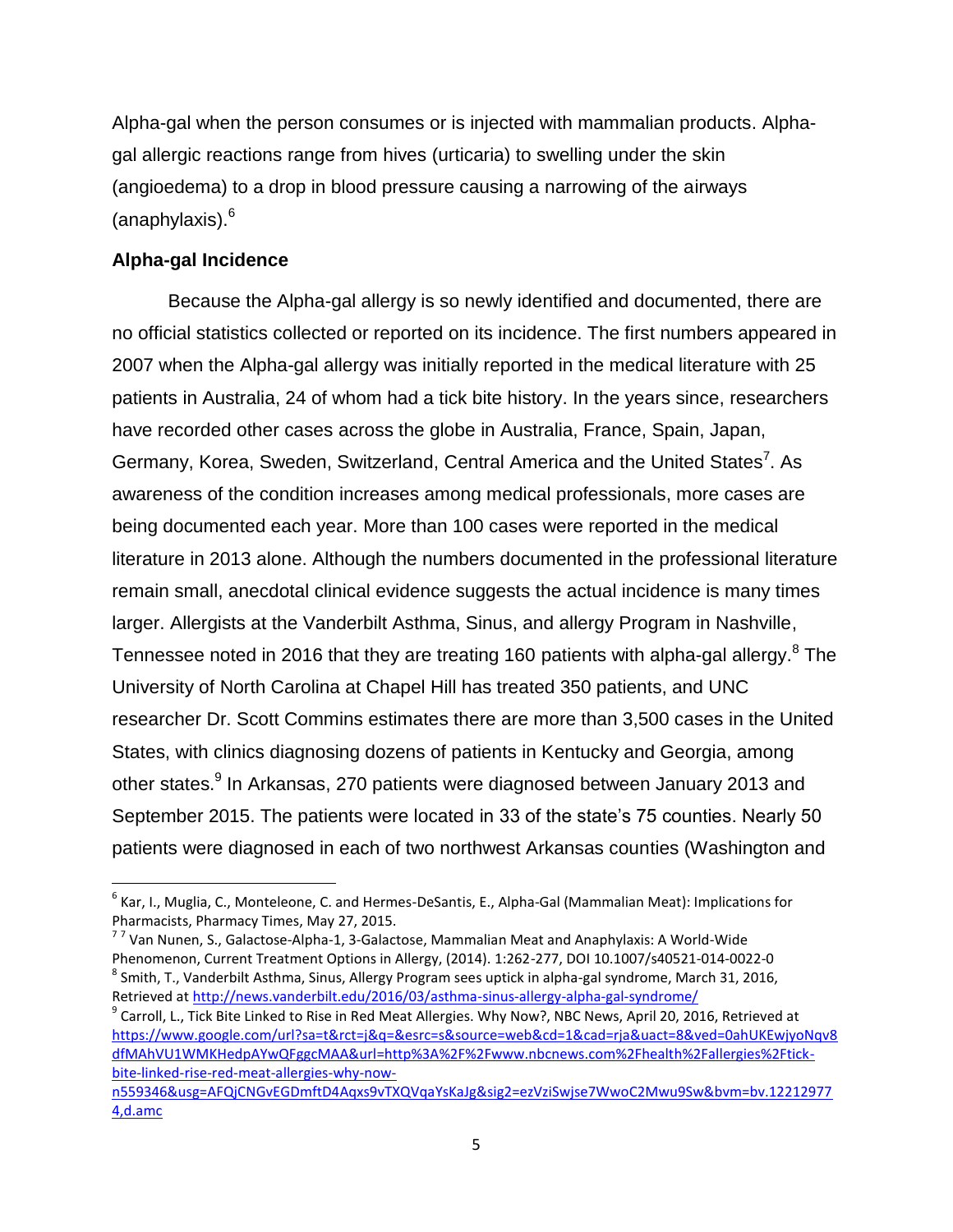Benton).<sup>10</sup> So apparently prevalent is this allergy that at least two of the state's 135 General Assembly members suffer from it.

#### **Alpha-gal Patient Characteristics**

Alpha-gal affects both men and women, and patients have been diagnosed at every age. In Arkansas, the allergy appears to be more frequently diagnosed in women, according to the results of Arkansas Alpha-gal lab tests conducted by Viracor IBT Laboratories. Between January 2013 and September 2015, 171 of the 270 documented Alpha-gal cases were females (63%) while 99 (37%) were males.

While adults have been diagnosed with Alpha-gal since 2007, the allergy was first officially documented in children in 2013. Kennedy et al. reported 45 patients under 18 with the characteristic antibody in their blood.<sup>11</sup> The 270 Arkansas Alpha-gal patients spanned every age group, from a baby under 1 year of age to two patients in their early 90s. The highest percentage of the Arkansas Alpha-gal patients fell between the ages of 40 and 60. Still, the spread in age among the Arkansas Alpha-gal patients was fairly even.

| <b>Age Group</b> | % of Arkansas<br><b>Patients</b> |
|------------------|----------------------------------|
| Under 20         | 19%                              |
| 20 to Under 40   | 24%                              |
| 40 to Under 60   | 34%                              |
| 60 and Older     | 24%                              |

### **Alpha-gal Geographic Distribution**

While the Alpha-gal allergy has been linked to tick bites, researchers believe the allergy may be caused by one tick species in particular: the lone star tick (*Amblyomma americanum*). <sup>12</sup> Researchers have reached this conclusion, in part, because cases of Alpha-gal allergic reactions have occurred in southeastern parts of the United States and in other areas of the world where the lone star tick is common. According to the

 $\overline{a}$  $10$  Fields, VS and Haselow, DT. Unpublished Arkansas Department of Health data.

<sup>11</sup> Kennedy, J.L., Stallings, A.P., Platts-Mills, T.A.E., Oliveira, B.S., Workman, L., James, H.R., Tripathi, A., … Commins, S.P., Galactose (2013). Galactose-α-1,3-galactose and Delayed Anaphylaxis, Angioedema, and Urticaria in Children. Pediatrics, 131, 5, e1545-e1552.

<sup>&</sup>lt;sup>12</sup> Kar, I., Muglia, C., Monteleone, C. and Hermes-DeSantis, E., Alpha-Gal (Mammalian Meat): Implications for Pharmacists, Pharmacy Times, May 27, 2015.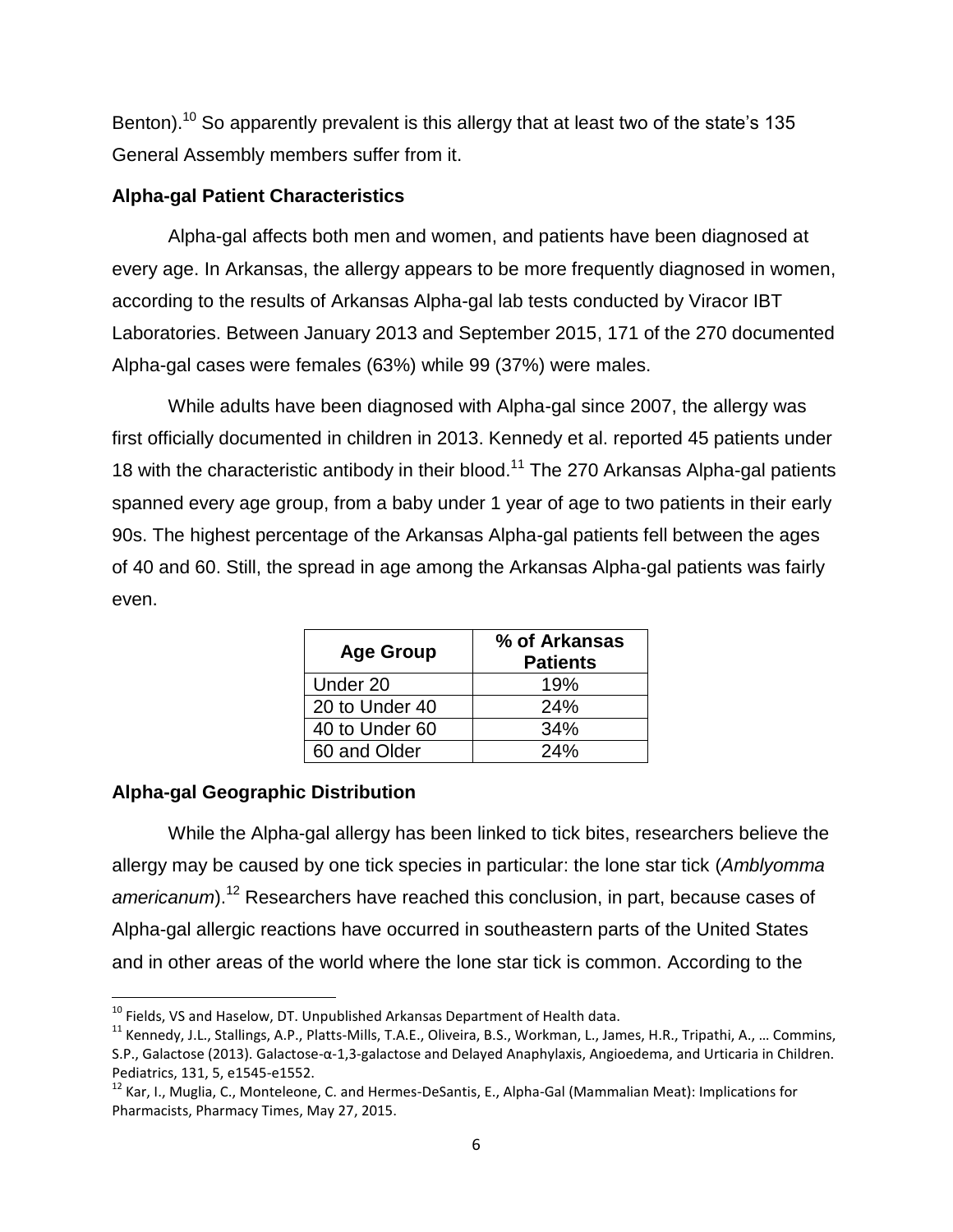U.S. Centers for Disease Control and Prevention, the lone star tick inhabits mostly eastern, southeastern and south-central states, but it has been found as far north as Maine and as far west as Texas and Oklahoma. "The distribution, range and abundance of the lone star tick have increased over the past 20-30 years," according to the CDC,  $^{13}$ suggesting the potential for a broad and increasing incidence of Alpha-gal. (It should be noted that the CDC does not yet list Alpha-gal among its list of tickborne diseases: [http://www.cdc.gov/ticks/diseases/index.html.](http://www.cdc.gov/ticks/diseases/index.html))

Arkansas epidemiologists tracking the incidence of the allergy in this state have found a seasonal pattern with new cases spiking in the summer and fall months. When the 2013 and 2014 Arkansas cases are combined (the 2015 data did not include a full year), about 64% of the cases are identified in the summer and fall months. This appears to coincide with the seasonality of the lone star ticks, which are most prevalent in the summer months.<sup>14</sup> Additionally the increase in the number of Alpha-gal cases has coincided with an increase in white-tailed deer, host animals for the lone star ticks.<sup>15</sup>

> **Lone Star Tick** Amblyomma a

The following map shows the distribution of the lone star tick in the United States.

Source: Centers for Disease Control and Prevention[, http://www.cdc.gov/ticks/maps/lone\\_star\\_tick.html](http://www.cdc.gov/ticks/maps/lone_star_tick.html)

 $\overline{a}$ 

 $13$  Centers for Disease Control and Prevention, Lone star tick a concern, but not for Lyme disease, retrieved May 17, 2016 at [http://www.cdc.gov/stari/disease/.](http://www.cdc.gov/stari/disease/)

<sup>&</sup>lt;sup>14</sup> Entomology & Nematology, University of Florida, Lone star tick, Retrieved May 17, 2016 at [http://entnemdept.ufl.edu/creatures/urban/medical/lone\\_star\\_tick.htm](http://entnemdept.ufl.edu/creatures/urban/medical/lone_star_tick.htm)

 $\frac{15}{15}$  Van Nunen, S., Galactose-Alpha-1, 3-Galactose, Mammalian Meat and Anaphylaxis: A World-Wide Phenomenon, Current Treatment Options in Allergy, (2014). 1:262-277, DOI 10.1007/s40521-014-0022-0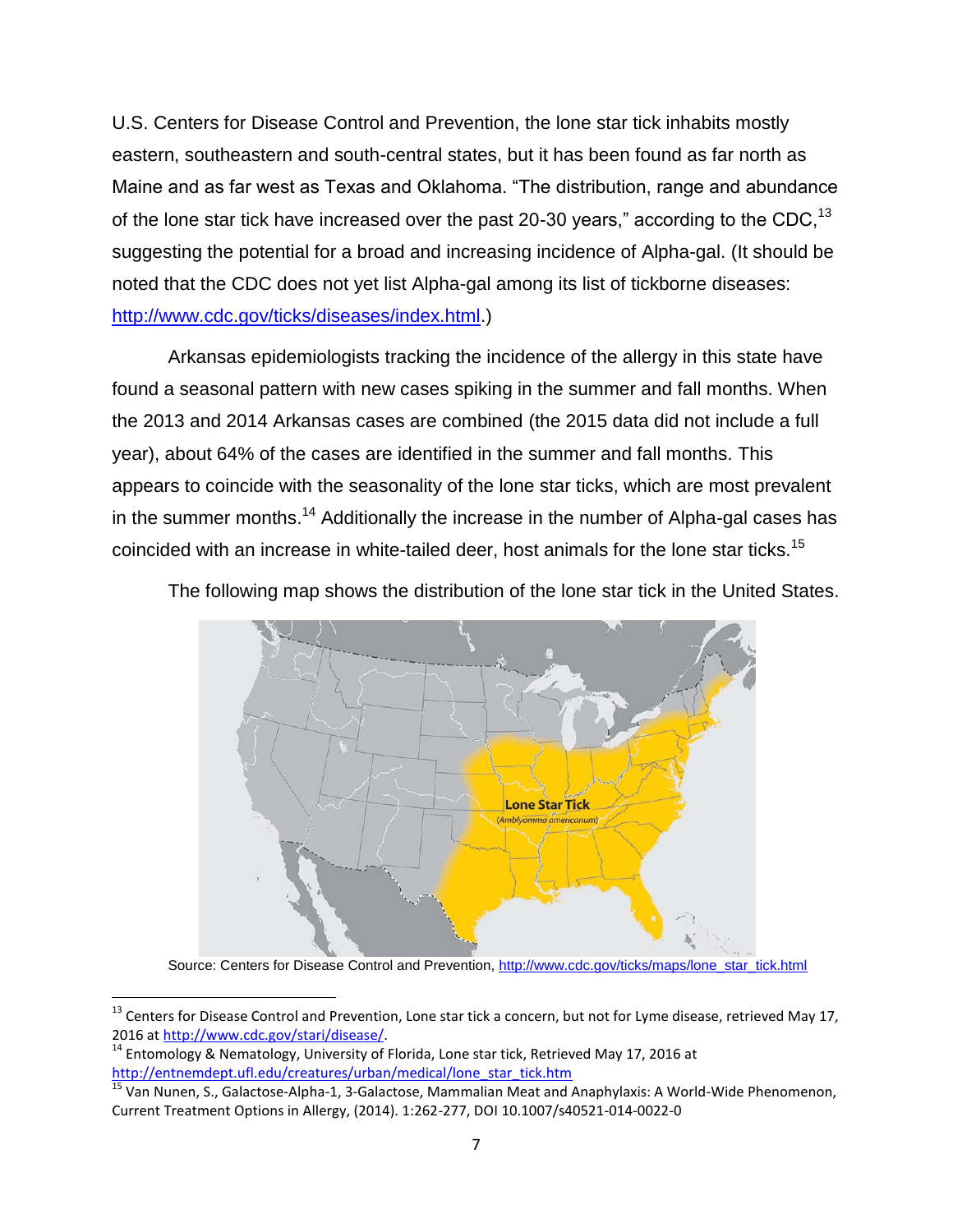The following map indicates that the incidence of the Alpha-gal allergy mirrors the distribution of the lone star tick. The large stars represent states with at least 25 cases as of 2011. The smaller stars indicate state where cases numbered between five and 24, and the dots indicate single cases.



Source: Commins SP, James HR, Kelly LA…Platts-Mills TA. The relevance of tick bites to the production of IgE ab to the mammalian oligosaccharide galactose-α-1,3-galactose. J Allergy Clin Immunol., May, 2011, 127(5): 1286- 1293.e6, retrieved at<http://www.ncbi.nlm.nih.gov/pmc/articles/PMC3085643/>

#### **Severity of Alpha-gal**

l

Though Alpha-gal syndrome is an allergy like those suffered by millions of Americans, its effects can be disruptive, dangerous and even fatal. As mentioned previously, Alpha-gal can cause an allergic patient to develop hives, rashes, itching and swelling of the hands, tongue and lips. One patient described the swelling in her hands as being as painful as being bitten by fire ants.<sup>16</sup> In more severe cases, it can cause light-headedness, loss of consciousness and anaphylaxis. Many people with this allergy wind up in the emergency room, baffled and terrified by their worsening symptoms. In one study of pediatric patients, five of the 51 patients studied visited the emergency

<sup>&</sup>lt;sup>16</sup> Boerner, C., Red meat allergies likely result of lone star tick, Vanderbilt University Medical Center, Retrieved May 13, 2016 at<http://news.vanderbilt.edu/2014/02/red-meat-allergies-likely-result-of-lone-star-tick/>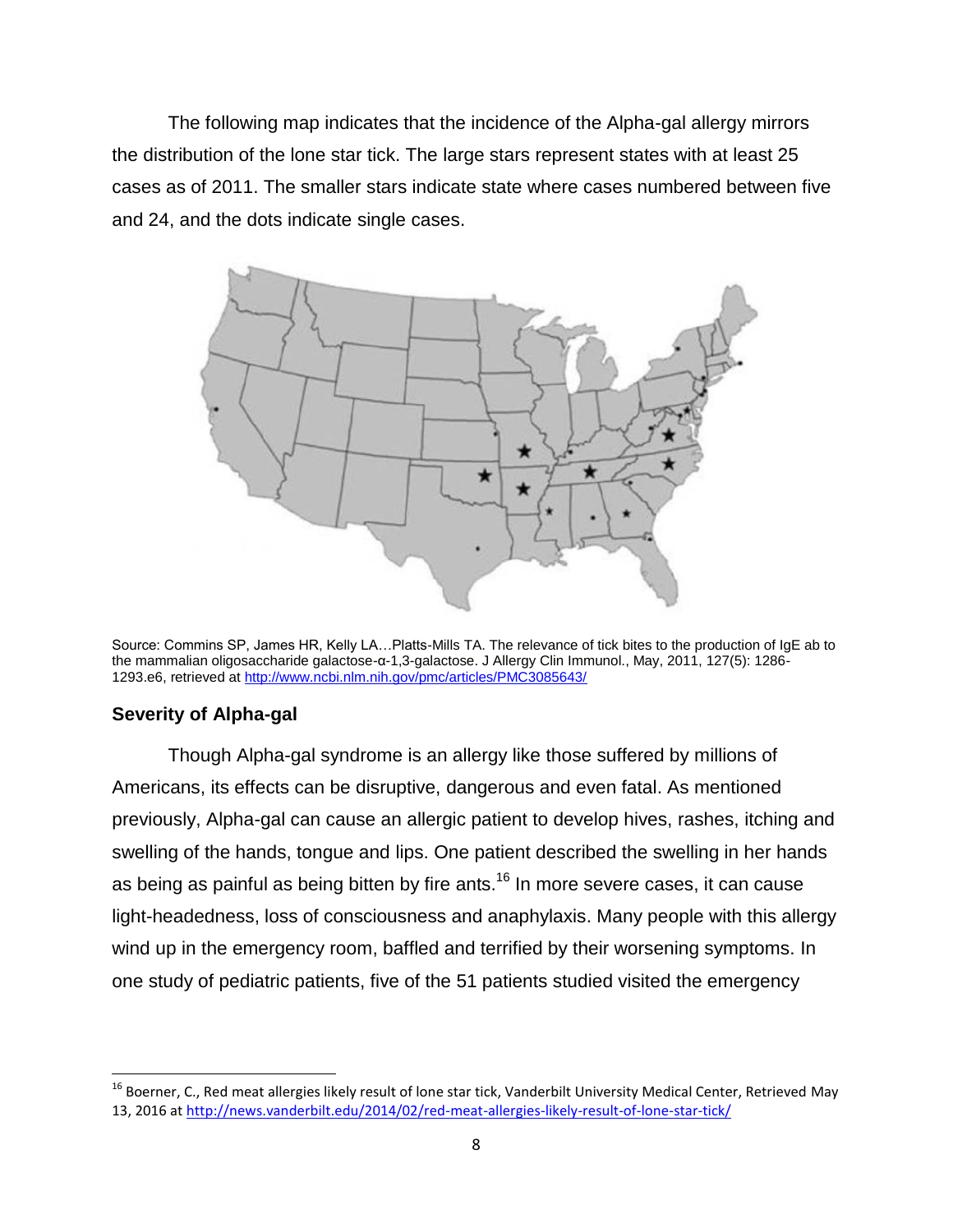room at least four times before being diagnosed with the allergy.<sup>17</sup> A total of 45% of the children in that study used the emergency room at least once, and 8% of the patients were admitted to the hospital. In addition to being frightening and uncomfortable, the allergic reaction can be deadly. The research literature has documented at least one death in France due to Alpha-gal.<sup>18</sup> Closer to home, Northwest Arkansas allergist Dr. Tina Merritt documented the death of a patient in 2006 after taking a medication that contained Alpha-gal.<sup>19</sup>

#### **Avoiding Alpha-gal**

 $\overline{\phantom{a}}$ 

Doctors advise that the most effective treatment for patients with Alpha-gal is to avoid exposure to products containing Alpha-gal. Patients should avoid eating pork, beef and other mammalian meat. Some patients have even reported having to avoid foods cooked in pans previously used to cooked pork or beef. Dairy products, such as cheese and milk may be tolerated by some with the allergy, but many sufferers cannot consume these products. Once patients know they have the allergy, meat and milk can be avoided relatively easily without special labeling.

That said, meat products and byproducts are contained in many foods and medications that are not so easily identified, such as canned vegetables flavored with meat. Research has found a connection between the Alpha-gal allergy and the gelatin that is often used to coat medications, including some antihistamines.<sup>20</sup> Patients who take gelatin-coated antihistamines to calm an allergic attack may inadvertently contribute to the problem.

The Alpha-gal health risk of medications isn't limited to pills with a gelatin coating. In 2008, oncology researchers documented a "hypersensitivity reaction" in 25 of 76 patients treated with the cancer drug cetuximab, a drug created from mouse cells. Oncologists noticed that a high number of patients taking the drug, which is

<sup>&</sup>lt;sup>17</sup> Kennedy, J.L., Stallings, A.P., Platts-Mills, T.A.E., Oliveira, B.S., Workman, L., James, H.R., Tripathi, A., ... Commins, S.P., Galactose (2013). Galactose-α-1,3-galactose and Delayed Anaphylaxis, Angioedema, and Urticaria in Children. Pediatrics, 131, 5, e1545-e1552.

<sup>&</sup>lt;sup>18</sup> Commins, S.P., Delayed Anaphylaxis to Red Meat in Patients with IgE Specific for Galactose alpha-1,3-Galactose (alpha-gal), Current Allergy Asthma Report, February 2013, 13(1): 72-77. Doi: 10.1007/s11882-012-0315-y <sup>19</sup> Merritt, T., IgE to Galactose 1,3-α-galactose in Arkansas presentation.

<sup>&</sup>lt;sup>20</sup> Mullins, R.J., The relationship between red meat allergy and sensitization to gelatin and galactose-alpha-1,3galactose (2012). Journal of Allergy Clinical Immunology, 129(5):1334-1342.e1. doi: 10.1016/j.jaci.2012.02.038.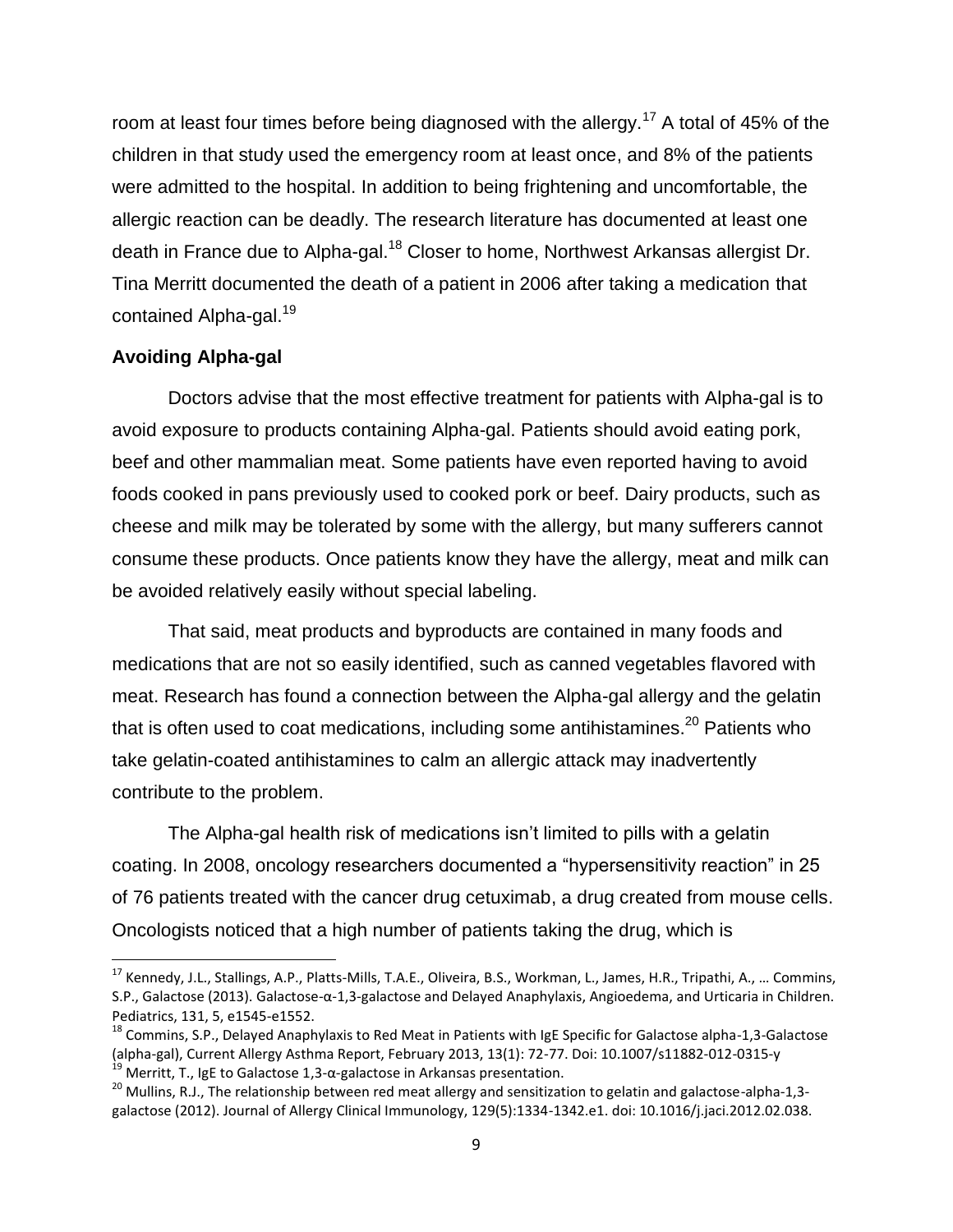administered through infusion into patients' veins, experienced severe hypersensitivity reactions within minutes of receiving the drug. When the researchers tested the patients' blood, they found 17 of those 25 patients had Alpha-gal antibodies, and the incidence of hypersensitivity was higher in the same southeastern states—Tennessee, Arkansas, and North Carolina—where the Alpha-gal allergy is most prevalent in this country.<sup>21</sup> To address the problem with this therapy, researchers have developed a humanized version to reduce the allergic response some patients experienced from the mammalian version.

British researchers who published an analysis in the British Medical Journal noted that patients and even doctors are unaware that many medicines contain animal products. They advise better labeling of such medications. "Information about animal derived products in medicines is difficult to obtain, unclear, inconsistently reported, and sometimes incorrect," they wrote. "Improvement in drug labeling...would help inform prescribers, dispensers, and patients,".<sup>22</sup>

Though much of the concern about the Alpha-gal allergy has focused on meat and medications, patients can be exposed to the allergen in many other ways. Gelatin is an ingredient in many food products and household items. The following list demonstrates the wide variety of gelatin-containing products and their ubiquity in daily life.

- Candy, such as marshmallows
- Food thickeners
- Dips
- Glazes and icing
- Fat substitute in some products
- Sausage coatings
- Salami

l

 $21$  Chung, C.H., Mirakhur, B., Chan, E., Le, Q., Berlin, J., Morse, M., ... Platts-Mills, T.A.E., Cetuximab-Induced Anaphylaxis and IgE Specific for Galactose-α-1,3-Galactose (2008). The New England Journal of Medicine, 358:1109-17.

<sup>&</sup>lt;sup>22</sup> Tatham, K.C. and Patel, K.P., Suitability of common drugs for patients who avoid animal products (2014). British Medical Journal, 348:g401, doi: 10.1136/bmj.g401.